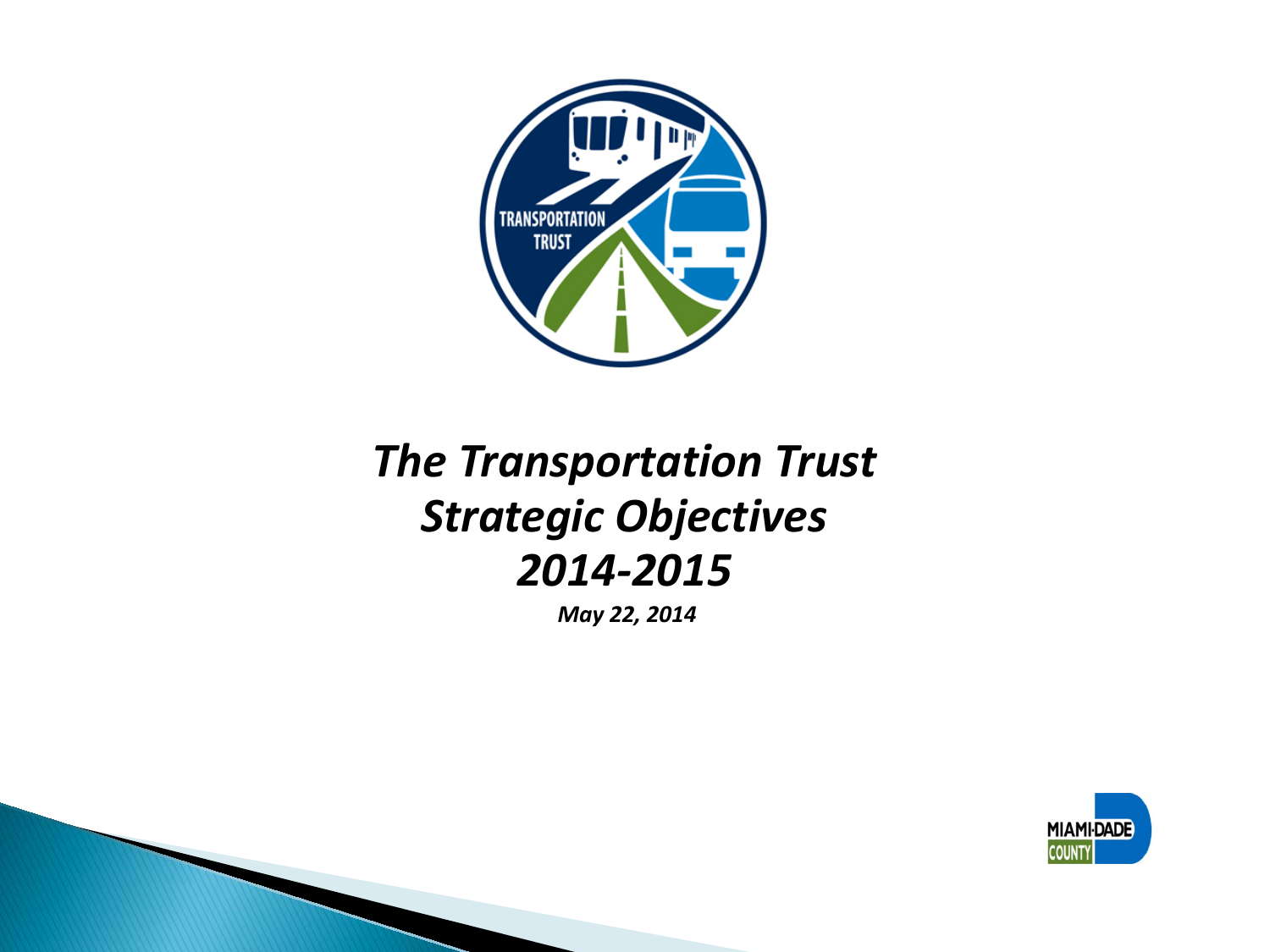

# *The Transportation Trust Strategic Objectives Update: FY 2014-15*

- **The Transportation Trust continues to have an essential role and mission in the financing, oversight and improvement of transportation and public transit in Miami-Dade County**
- **The development of "Strategic Objectives" by the Trust is an important component in achieving this essential role and mission**
- **The development of Strategic Objectives is an iterative process of discussion, formulation, review and feedback**
- **The Updated Strategic Objectives will form the basis for the Trust budget and staff priorities for the remainder of this year and beyond**

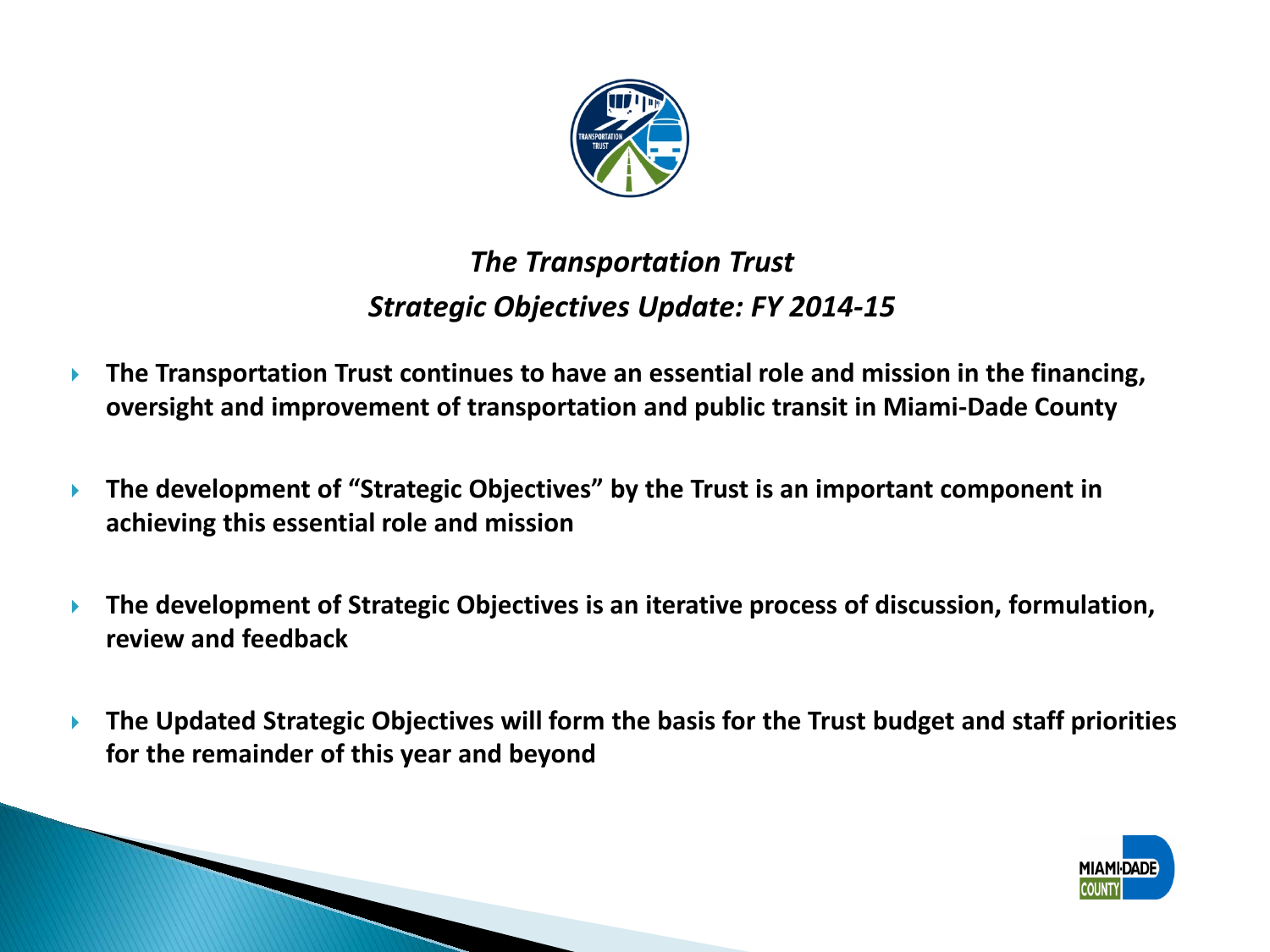

# *The Transportation Trust Strategic Areas*

- *Project and Financial Review*
- *Strategic and Financial Planning*
	- *Municipal Liaison*
- *Audit and Financial Management*
	- *Community Outreach*

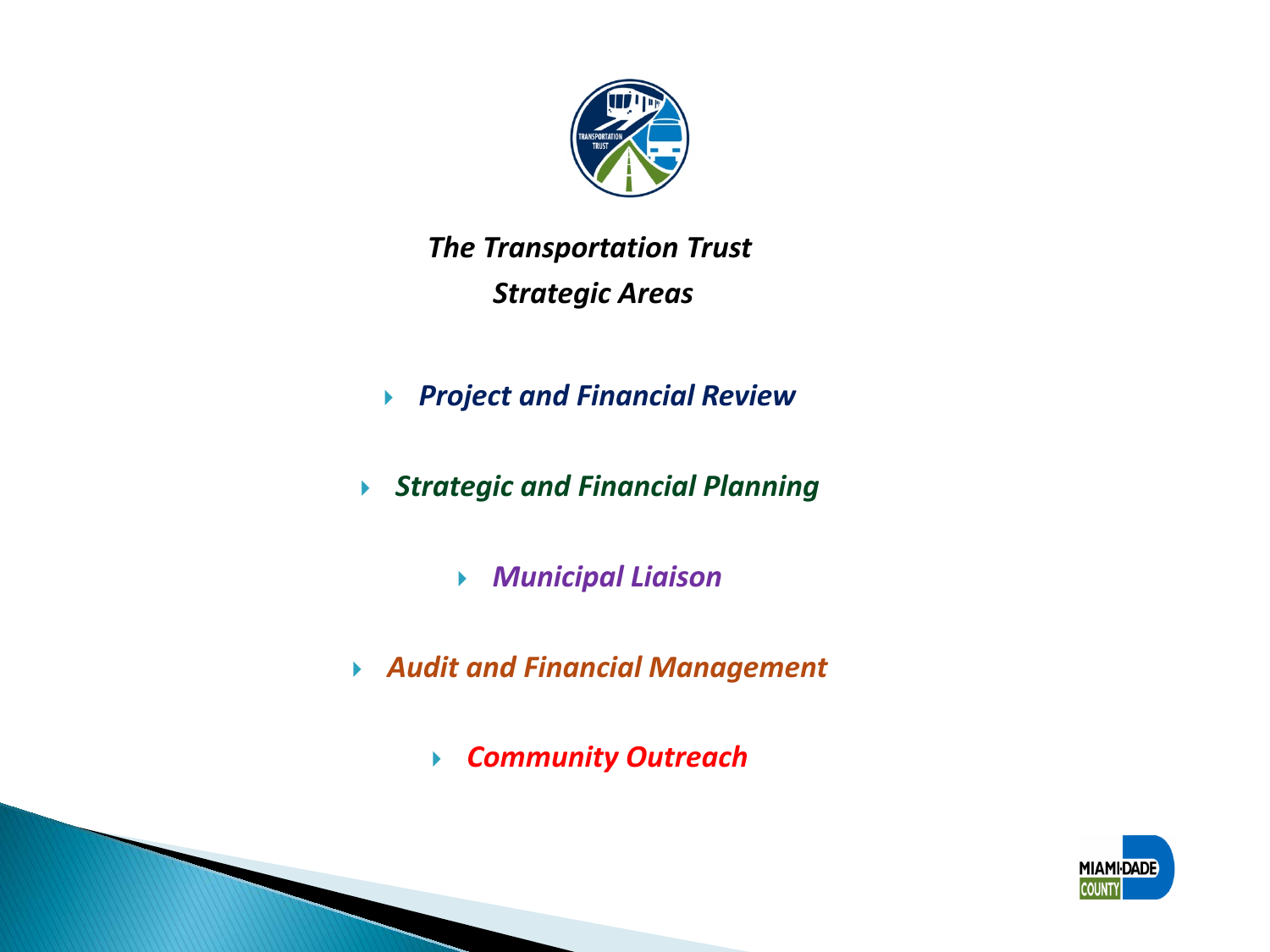

### *Project and Financial Review PFR 1: Contract Review*

#### *Overview*

 *The Transportation Trust is charged with the review and approval of all county contracts using surtax funds. Under the current review process, the Trust reviews and approves contracts prior to BCC action. Any disapproval by the Trust would require an extraordinary vote of the County Commission to override and approve. A key component of this review process is the concurrent and interactive review between the Trust and BCC , at both the Committee and full Board levels. The CITT has initiated an enhanced review of all contracts for compliance and ensuring appropriate use of surtax funds.*

### *FY 2014-15 Strategic Objectives*

*Amend the PTP Ordinance to allow Trust review of all MDT contracts*

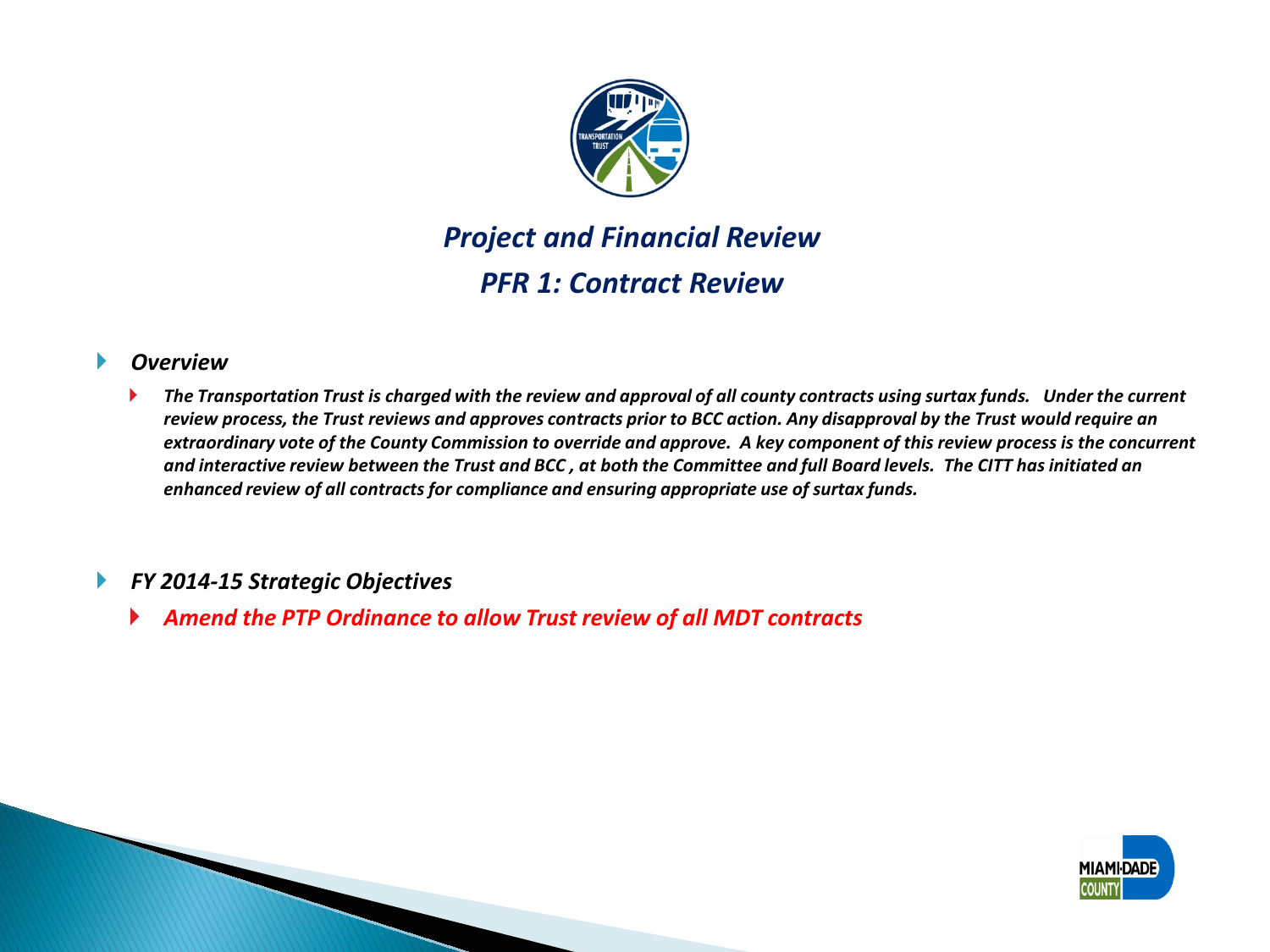

## *Project and Financial Review PFR 2: Budget and Performance Reviews*

### *Overview*

 *The Transportation Trust enhanced its oversight of MDT to include performance reviews of operating and capital expenditures of surtax funds in order to ensure that performance standards are being achieved and that capital equipment is being operated and maintained in accordance with industry standards.* 

#### *Major Program Elements*

- *Quarterly Budget Review*
- *Quarterly Performance Review*
- *Quarterly Capital Project Review*

### *FY 2014-15 Objectives*

- *Continue to upgrade, in cooperation with Miami-Dade Transit, the substantive aspects of the Quarterly Reports .*
- *Priority focus on railcar procurement*

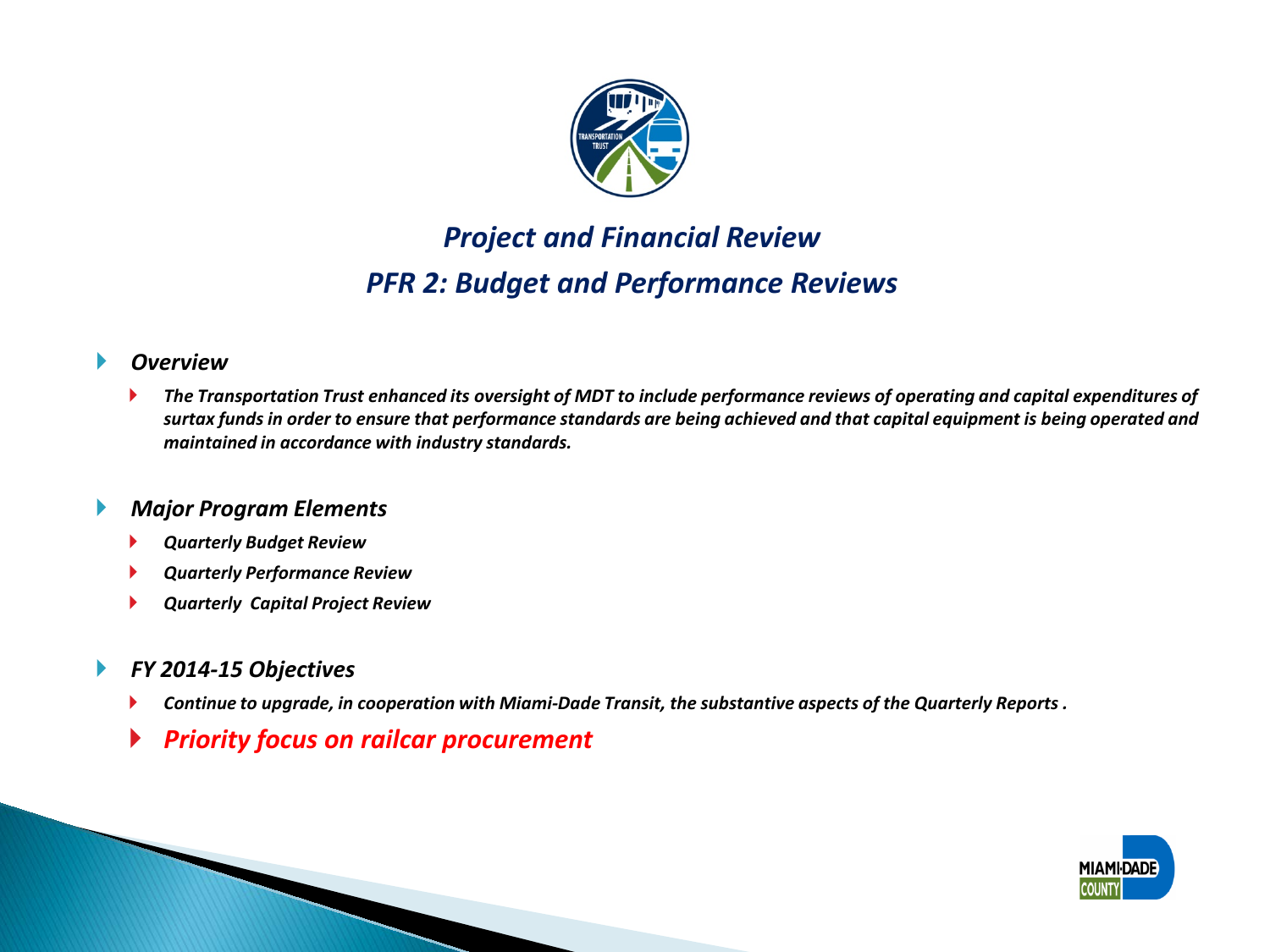

### *Project and Financial Review*

### *PFR 3: PTP Five Year Implementation Plan and Major Capital Investment Review*

#### *Overview*

 *In 2010 the Trust proposed and the BCC approved an amendment to the PTP Ordinance to establish a Five Year Implementation Plan. The Five Year Plan includes a detailed scope of work and budget for each project funded with surtax funds that is expected to be implemented in the Five Year period. It provides the Trust and the County with an important tool to track the progress on every PTP project. Projects must be included in the Plan in order to receive surtax funding, and the Plan is updated annually. The Trust also initiated for major capital investments an enhanced review process that began with AirportLink and will continue for projects such as MDT Systems Upgrades and the Railcar Procurement.*

### *Major Program Elements*

 *The first Five-Year Plan was completed in 2011 providing a baseline for future updates. The first annual update was completed in 2012 providing changes versus previous year. Both plans included recommendations on several projects and listing of all contracts approved by the Trust*

- *Develop, in conjunction with Miami-Dade County, the annual updates of the Five-Year Implementation Plan*
- *Continue and enhance the review of major capital investments specifically including the Railcar procurement*
- *Continue enhancing coverage of municipal PTP projects*
- *Utilize the Plan as management and decision making tool*
	- *Utilize the Plan as a communication tool to the public*

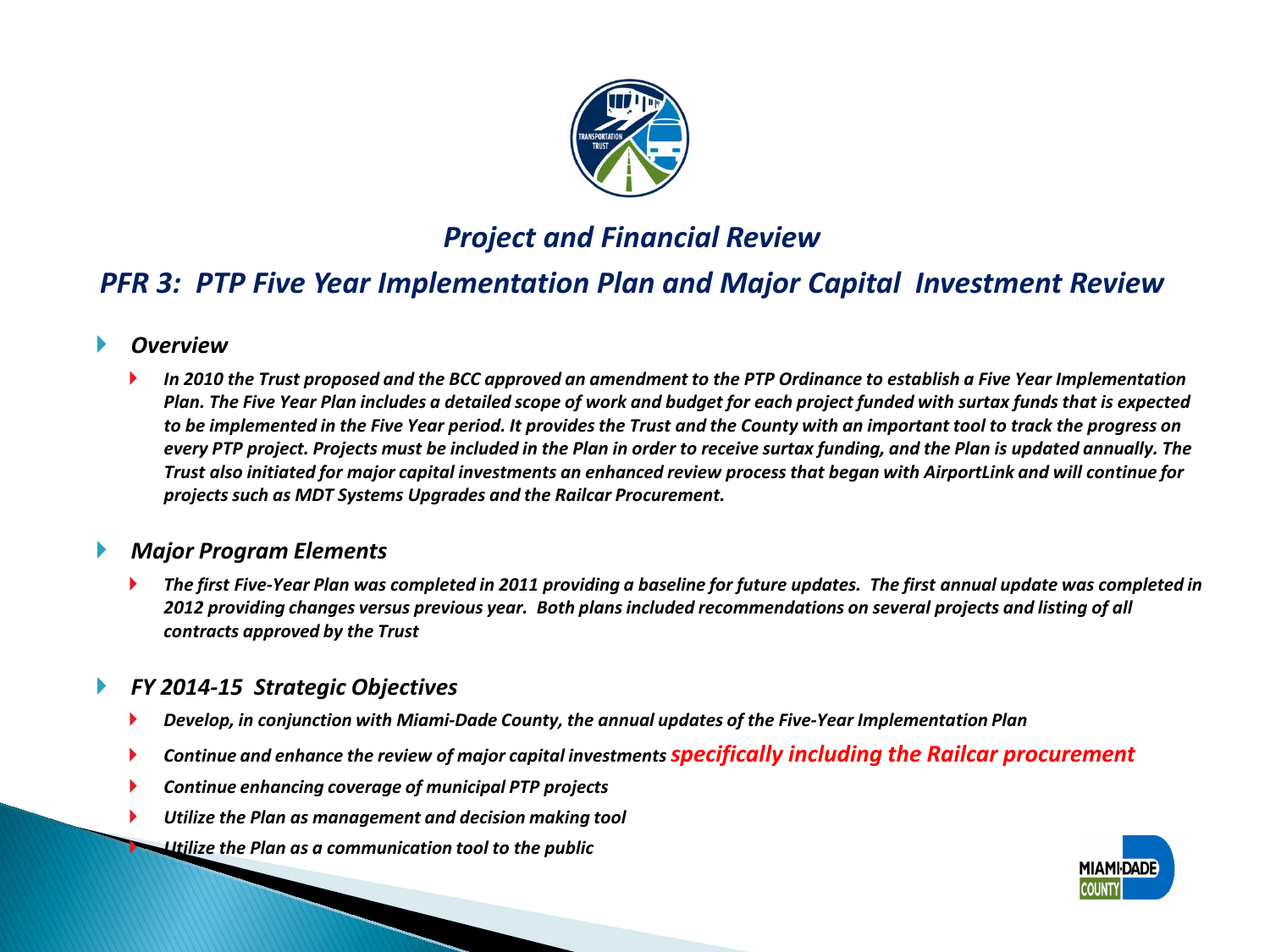

## *Strategic and Financial Planning SFP 1: Transportation Symposium/Summit*

### *Overview*

- *The Trust should facilitate, with key stakeholders, a process for to identify and develop new efforts that advance the implementation of major corridor development and rapid transit in Miami-Dade County. The completion of the AirportLink, as noted earlier, was a seminal accomplishment for the Trust and the surtax program. The financing for major capital projects beyond the AirportLink will be very challenging. A community-wide effort to identify priorities and develop funding plans for the future is needed. The concept of a substantive symposium to explore future opportunities, in conjunction with the Florida International University Metropolitan Center, is essential*
- *The Trust hosted the very successful "2013 Transportation Summit - Visioning the Future of Miami-Dade County's Public Transportation" on June 6, 2013*
- *The Trust also hosted the very well attended "Transportation Summit Community Forum – An Opportunity for Public Input" on February 22, 2014*
- *FY 2014-15 Strategic Objectives*
	- *Host a 2014 Transportation Summit in the Fall of 2014*
	- *Support efforts for major corridor development, including plans and studies for individual project implementation as well as MDT, MPO, FDOT, SFRTA, MDX and other partners 10-25 year transportation plans*
	- *Support priority implementation of major projects in the pipeline specifically including the Miami Beach Light Rail Project, the FEC All-Aboard Florida Intercity Rail Project, The Tri-Rail Coastal Link Project and the NW 27th Avenue BRT Project*

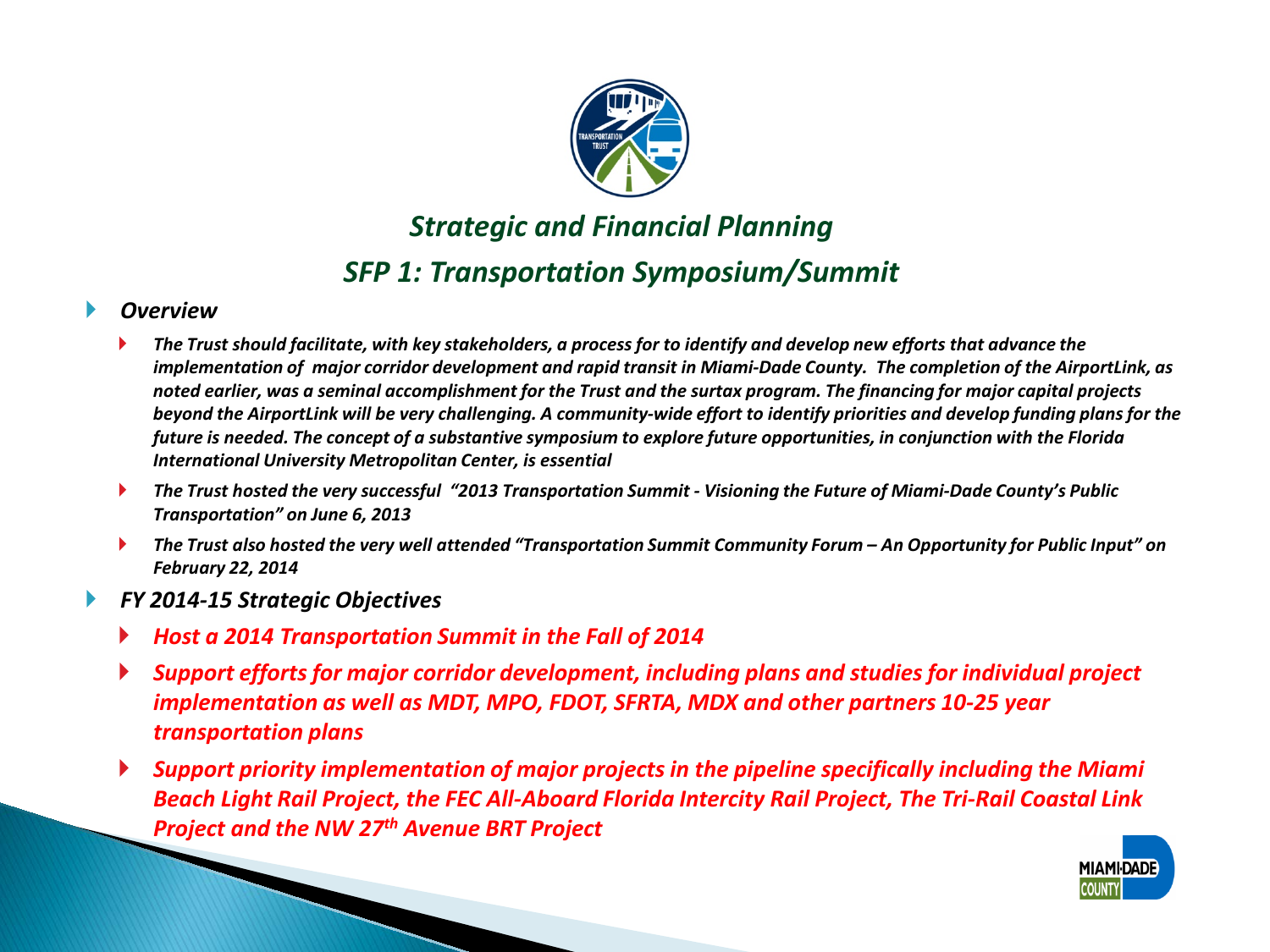

### *Strategic and Financial Planning SFP 2: MDT Pro-Forma*

### *Overview*

 *The Trust, with the assistance of Infrastructure Management Group (IMG), performs an annual review of the MDT Financial Pro-Forma. This review has indicated and validated several serious concerns specifically including a financial shortfall projected for 2014.*

### *FY 2014-15 Objectives*

- *Complete analysis of the updated Pro-Forma and prepare and present a complete analytical report.*
- *Contribute modeling and other analytical support to collaborate with the County on the development of each year's Pro-Forma.*
- *Integrate findings and recommendations from Pro-Forma analysis into Trust strategic objectives for Project and Financial Review and for Strategic and Financial Planning.*
- *Analyze, in conjunction with the County, the possibility and timetable of unwinding Unification*

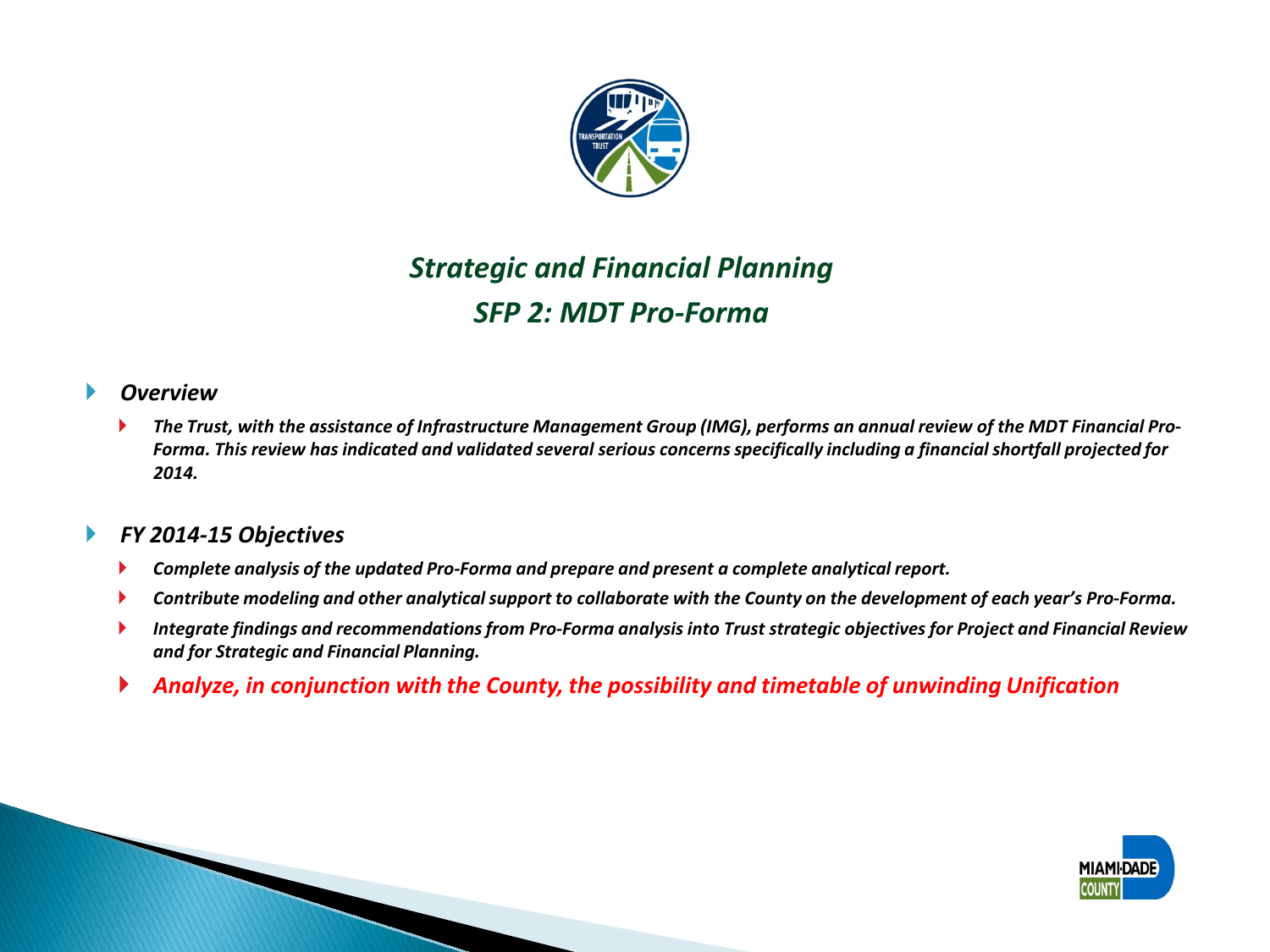

### *Strategic and Financial Planning SFP 3: Innovative Financing*

#### *Overview*

- *The Trust has undertaken a series of initiatives designed to address the sustainability of transit finances, with the assistance of IMG. Among the challenges tackled are to proactively address the budget shortfall identified in the MDT Financial Pro-Forma and to provide creative opportunities for future capital investments. These efforts are designed to identify, research and analyze a full range of best practices and innovative financing sources.*
- *Further, the Trust and BCC, as part of the Unification Ordinance, established a "Capital Expansion Reserve" to fund future major corridor improvements beyond the Orange Line. There is currently \$44 million identified for the Capital Expansion Reserve.*
- *The Trust completed a corridor specific analysis to support the Miami-Miami Beach Light Rail Project*

- *Collaborate on implementation of the most promising innovative MDT funding opportunities.*
- *Continue working with the County and Board of County Commissioners to ensure that funds for capital expansion are available for corridor improvements beyond the recently-opened Orange Line and to develop consensus on a prioritized project list. This includes leveraging state, federal and private sector funding, taking advantage of strategic opportunities, and accelerating corridor improvements.*
- *Complete an Innovative Financing Study for the North (27th Avenue) Corridor*
- *Support innovative financing efforts for the Northeast Corridor, such as facilitating discussions among Tri-Rail Coastal Link and the municipalities*

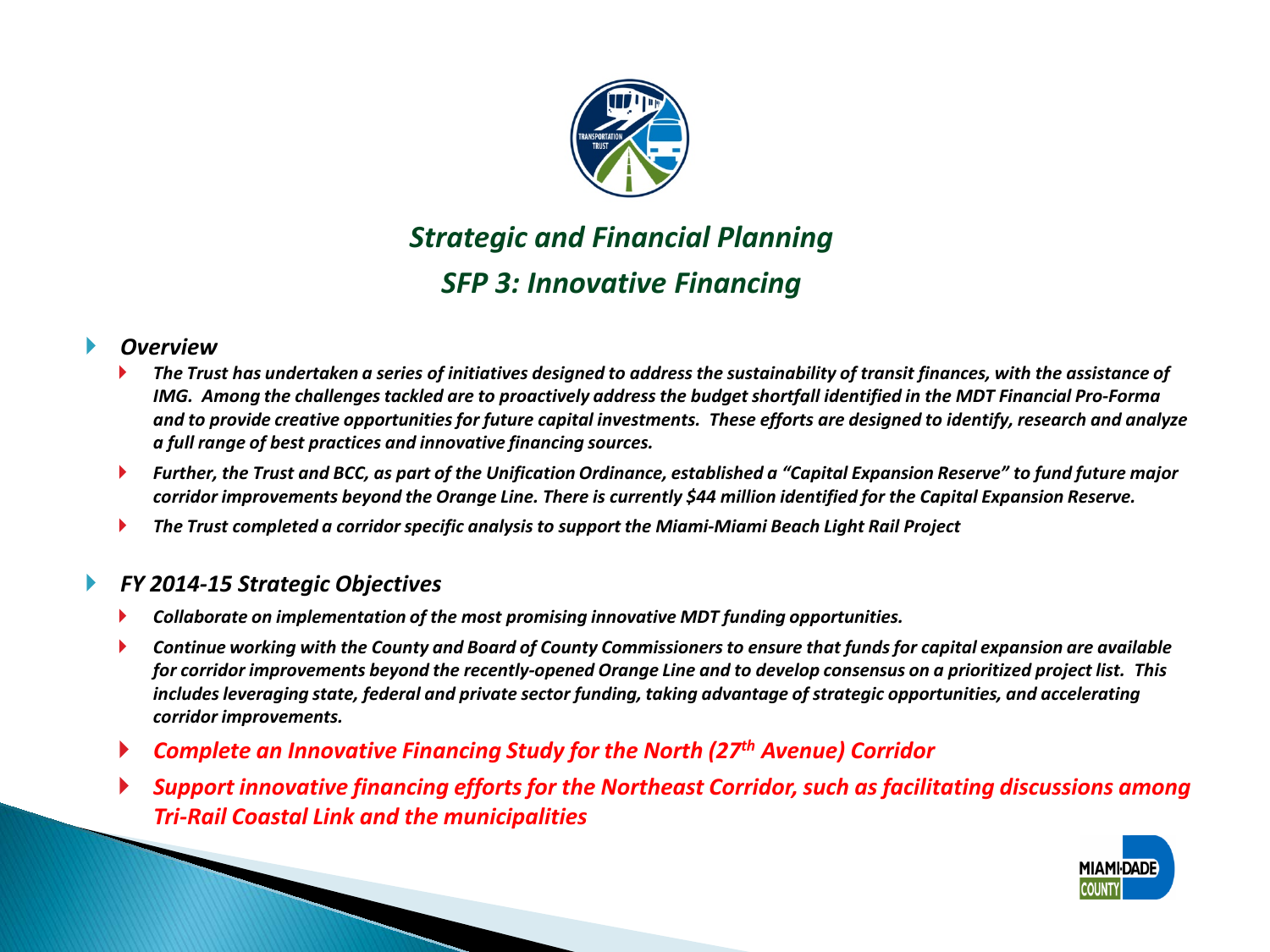

### *Strategic and Financial Planning*

### *SFP 4: Transit Operating & Financial Performance*

### *Overview*

- *The Trust has undertaken a series of initiatives designed to address transit cost efficiency and operational performance, with the assistance of the Center for Urban Transportation Research (CUTR).*
- *The Trust also initiated examining implementation plans for the most promising revenue opportunities, proffering recommendations to stimulate discussion and public discourse on improving transit's budget outlook.*

- *Identify and explore new areas of analysis of MDT operations and performance*
- *In conjunction with the County and CUTR, specific initiatives that should be carried out to follow-up earlier efforts to improve MDT performance. For ezample, a review of overtime policies, expanded benchmarking efforts, etc.*
- *Initiate a maintenance records audit of bus, mover, facilities and equipment maintenance, in comparison to manufacturers' recommendations and State of Good Repair practices.*
- *Support the prioritization of replacement of the aging Metrobus fleet throught the conversion to CNG technology*
- *Support efforts to make the system more efficient through routing and scheduling improvements including an emphasis on gridding*

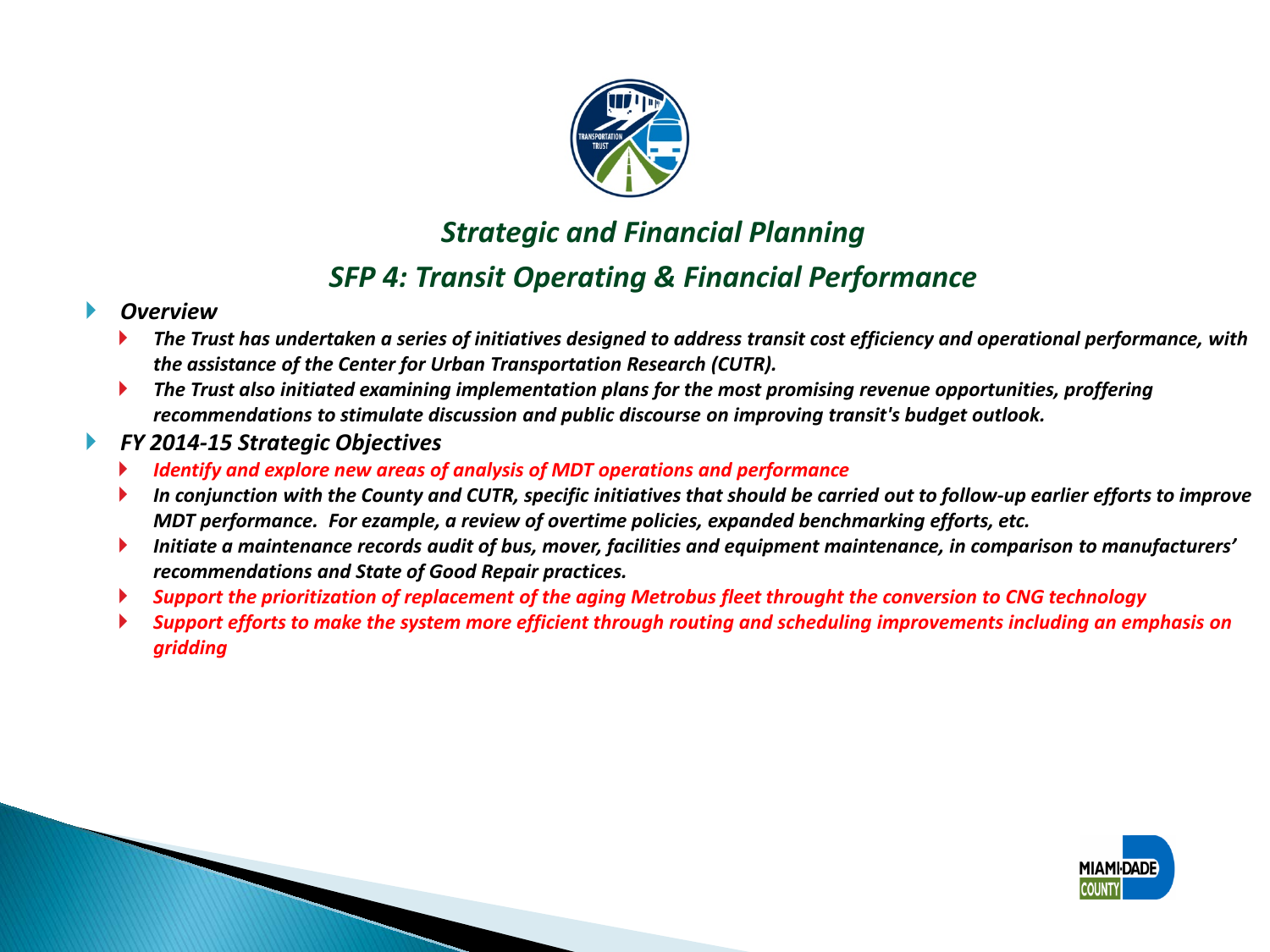

### *Municipal Liaison*

### *ML 1: Coordination, Partnerships, Policy and Program Guidance*

- *Overview*
	- *The Trust facilitates partnership opportunities between municipalities and Miami-Dade County Transit and Public Works Departments. The Trust also facilitates coordination and partnerships between municipalities..*
	- *The Trust develops policy and program guidance for the municipalities. Additionally, the Trust facilitates and disseminates best practices information to the cities and ensures this information is incorporated legislatively and administratively*
- *2014-15 Strategic Objectives*
	- *Support a major effort to coordinate Metrorail and MDT bus routes with municipal shuttles to increase efficiency and reduce duplication.*
	- *Showcase municipal best practices at Monthly Trust Meetings*
	- *Host an Annual Municipal Conference to promote best practices, coordination and program development*

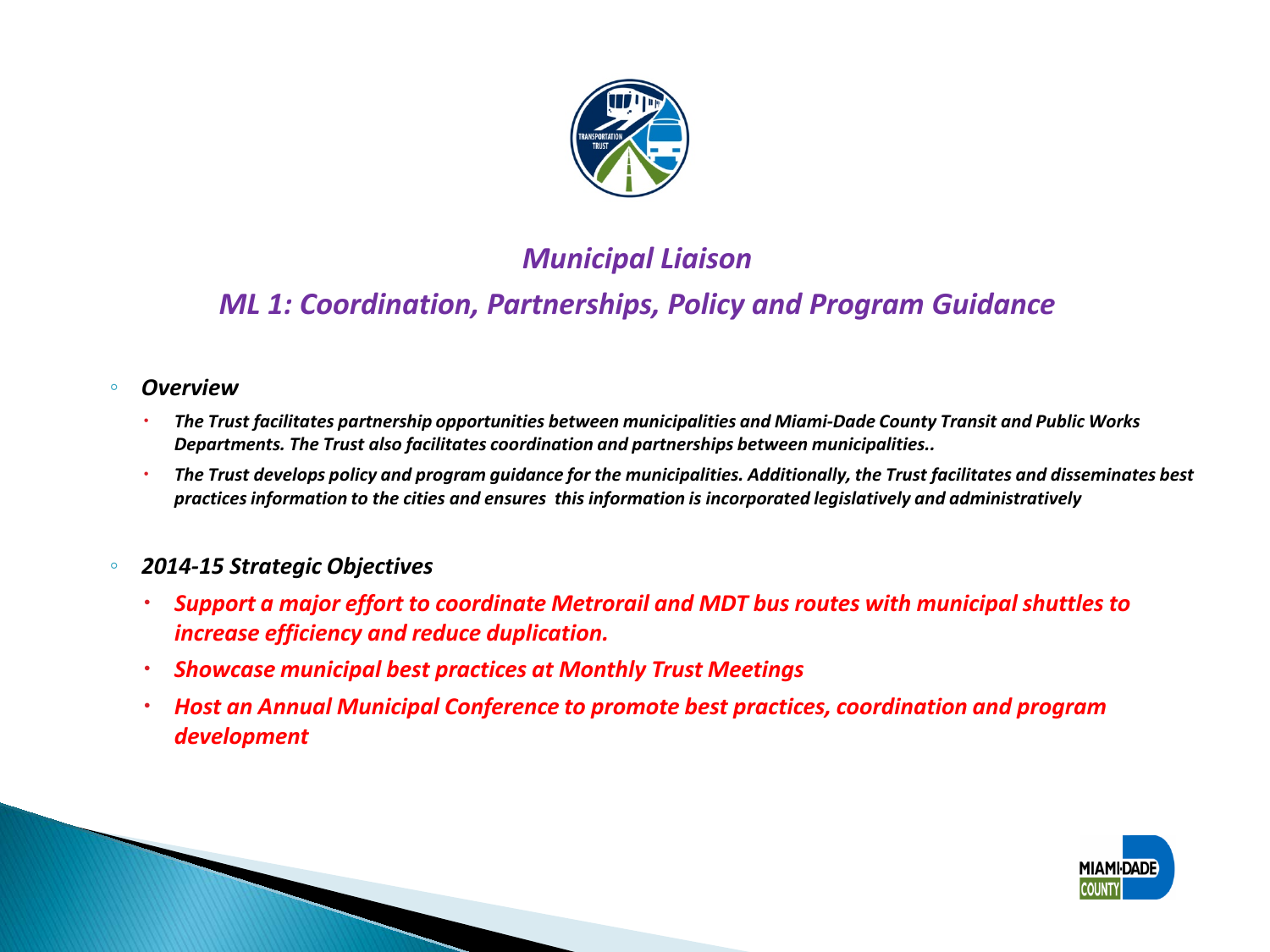

### *Municipal Liaison ML 2: New Municipalities and Reporting*

#### ◦ *Overview*

- *The Trust has been working with the County and the municipalities to facilitate a cooperative solution that will enable the receipt of surtax funding for future municipalities. The Trust was a key contributor to the process leading to the recently implemented agreements to enable surtax funding for the three new municipalities of Cutler Bay, Doral and Miami Gardens*
- *The Trust works with municipalities on quarterly and annual reporting requirements*

### ◦ *FY 2014-15 Objectives*

- *Develop, in cooperation with the municipalities, the County Administration and the County Attorney, a cooperative solution to potential future new municipalities*
- *Continue to upgrade substantive aspects of municipal annual and quarterly reporting to provide for the meaningful collection of data essential to supporting PTP funding*
- *Continue to support positive enhancements to the CITT Ordinance*

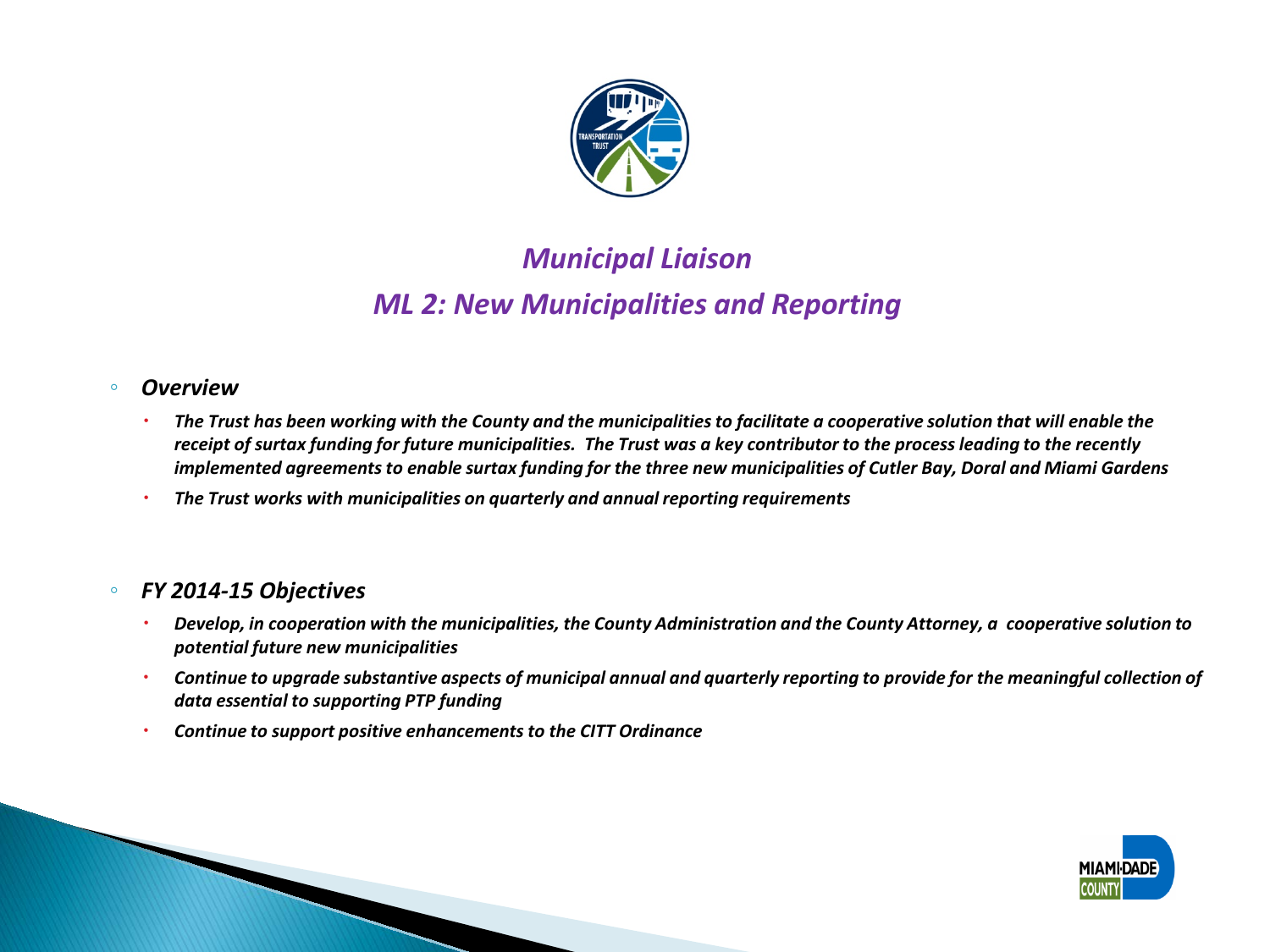

### *Audit & Financial Management AFM 1: CITT Fund Financial Management*

### *Overview*

 *The Transportation Trust should continue to prioritize and enhance its financial management capabilities to ensure that surtax funds are fully and properly accounted for and managed by the respective user groups.* 

### *FY 2014-15 Objectives*

*Continue to prioritize and enhance financial management capabilities*

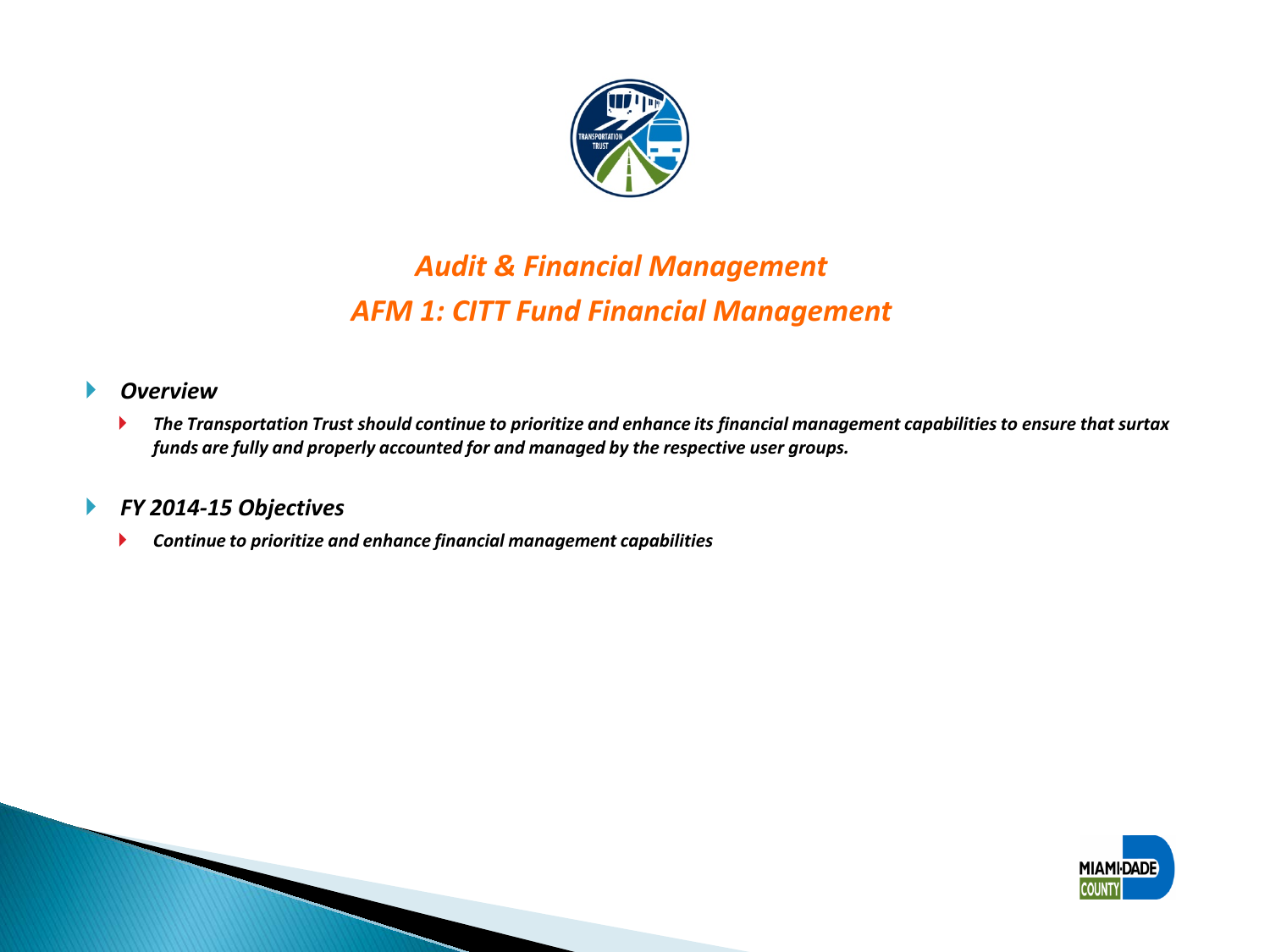

# *Audit & Financial Management AFM 2: Municipal Audits*

#### ◦ *Overview*

 *The Trust, with the assistance of Audit and Management Services (AMS), completed the full cycle of municipal audits. The Trust has initiated the second round of municipal audits, focusing on cities where there were audit findings in the initial audits.*

#### ◦ *FY 2014-15 Objectives*

 *Continue municipal audit efforts with AMS to ensure the completion of municipal audits annually in order to complete a full audit cycle every 5 years.*

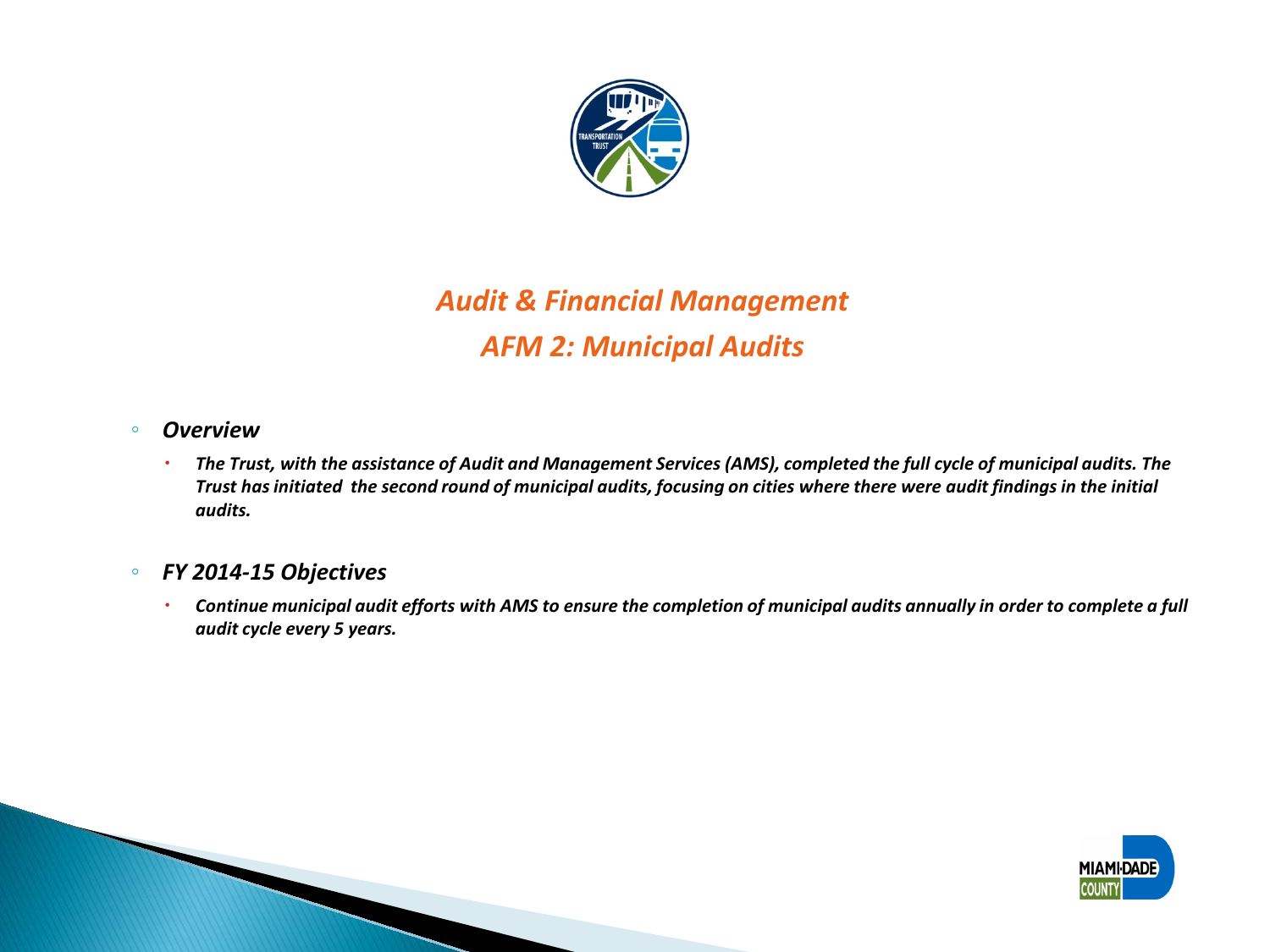

# *Audit & Financial Management AFM 3: County Audits*

- *Overview*
	- *The Trust, with the assistance of AMS, completed audits of Miami Dade Public Works and Miami Dade Transit. These audits had a number of findings and recommended follow-up actions.*
- *FY 2014-15 Strategic Objectives*
	- *Prioritize Miami-Dade Transit and Public Works and Waste Management for the 2014-15 AMS audit cycle*

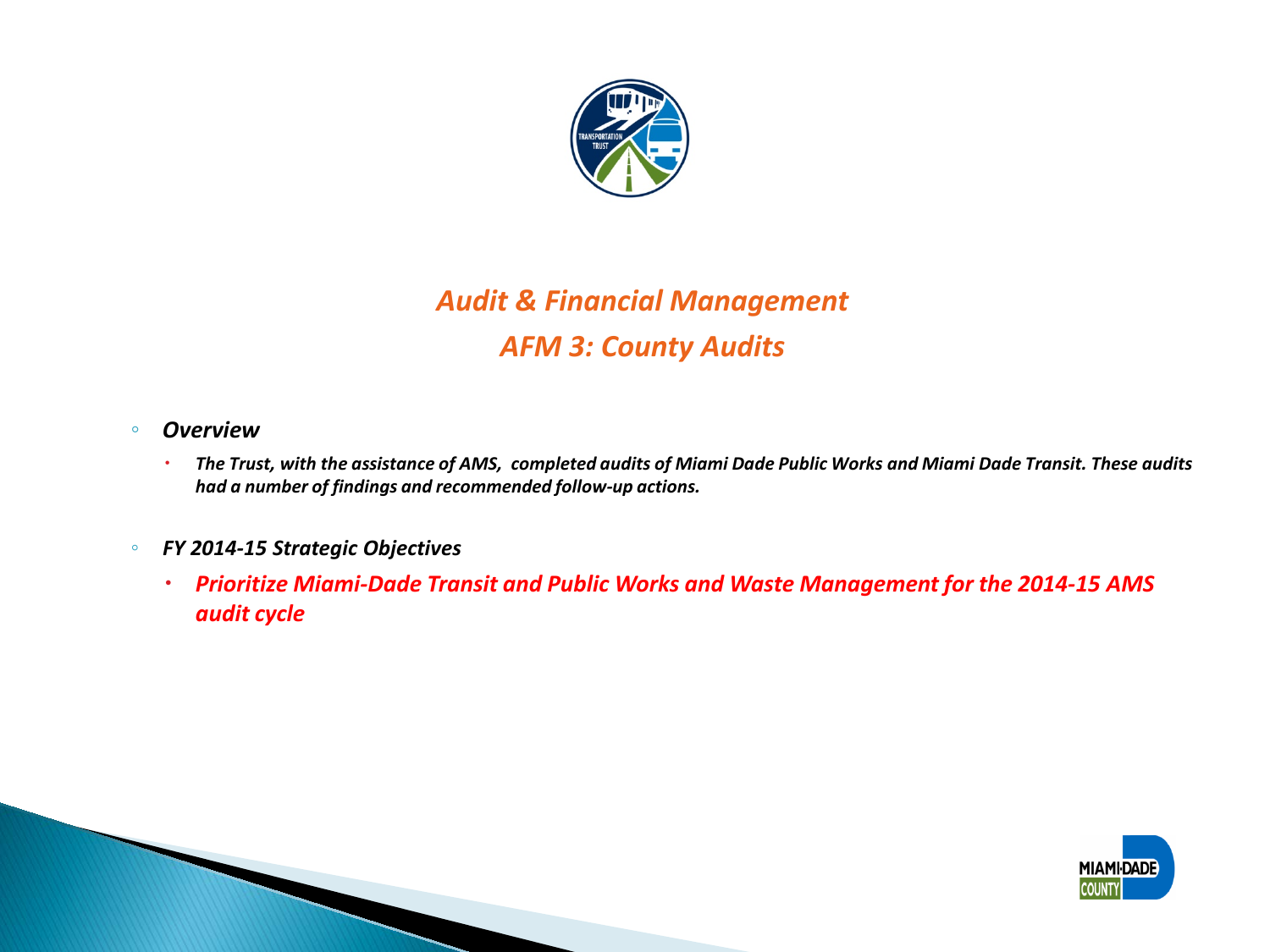

#### *Overview*

- *The Transportation Trust should enhance its community outreach efforts and develop a comprehensive, positive, proactive and expanded multi-media community outreach and communications program that will inform the public about the Transportation Trust and tell the full story about the history, challenges and many positive advancements and achievements of the Trust, and the Trust's continued progress in fulfilling its oversight role and in meeting Miami-Dade County's transportation needs through projects funded in whole or in part with Surtax funds. The Transportation Trust should, as part of the Community Outreach Initiative, focus on the future of public transit and transportation in Miami-Dade County and the positive and proactive role of the Trust in achieving that future.*
- *The Trust, for the first time, engaged in social media with the establishment of Facebook and Twitter presence*
- *The Transportation Summit Community Forum included a live twitter feed*

- *Maintain comprehensive outreach program*
- *Expand the electronic distribution of the newsletter*
- *Increase use of technology and social media in outreach activities with an emphasis on dialogue and twoway communication*
- *Refresh and reformat the Quarterly Report*
- *Continue enhancing transparency by providing historical documents and reports and timely current items on the CITT website*

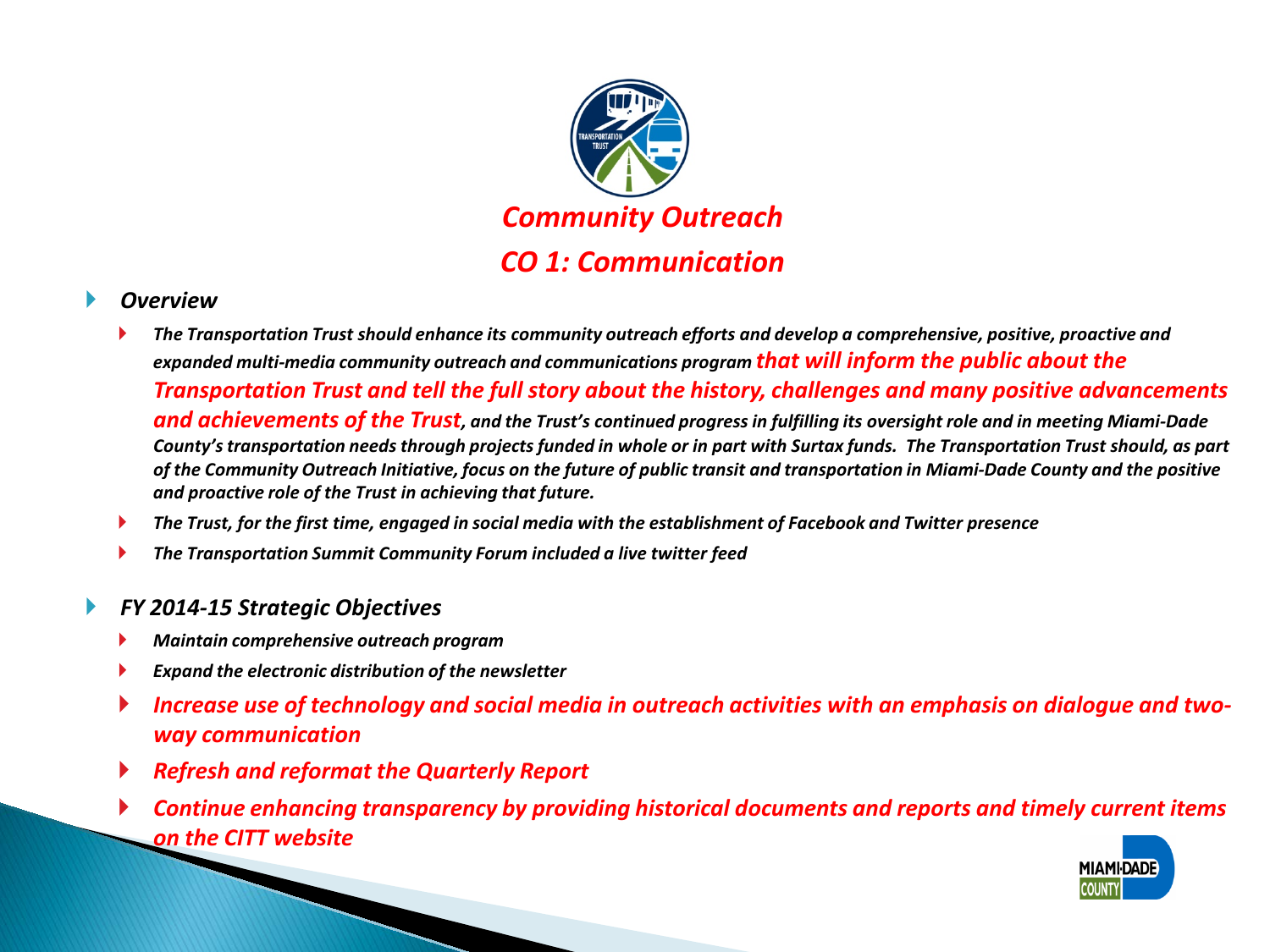

### *Community Outreach CO 2: Transportation Summit Outreach*

#### ◦ *Overview*

 *The Transportation Trust should continue to disseminate to the community information on the outcome of the Transportation Summit which involved community, business and political leaders in a collaborative effort to develop strategies for the future of development of public transportation in Miami-Dade County.*

- *Publish the report on the results of the 2013 and subsequent Transportation Summits*
- *Disseminate to the public the strategies and plans resulting from the session*
- *Develop and implement a comprehensive multi-media outreach and publicity plan for the 2014 Transportation Summit including print, video, radio, television and social media*

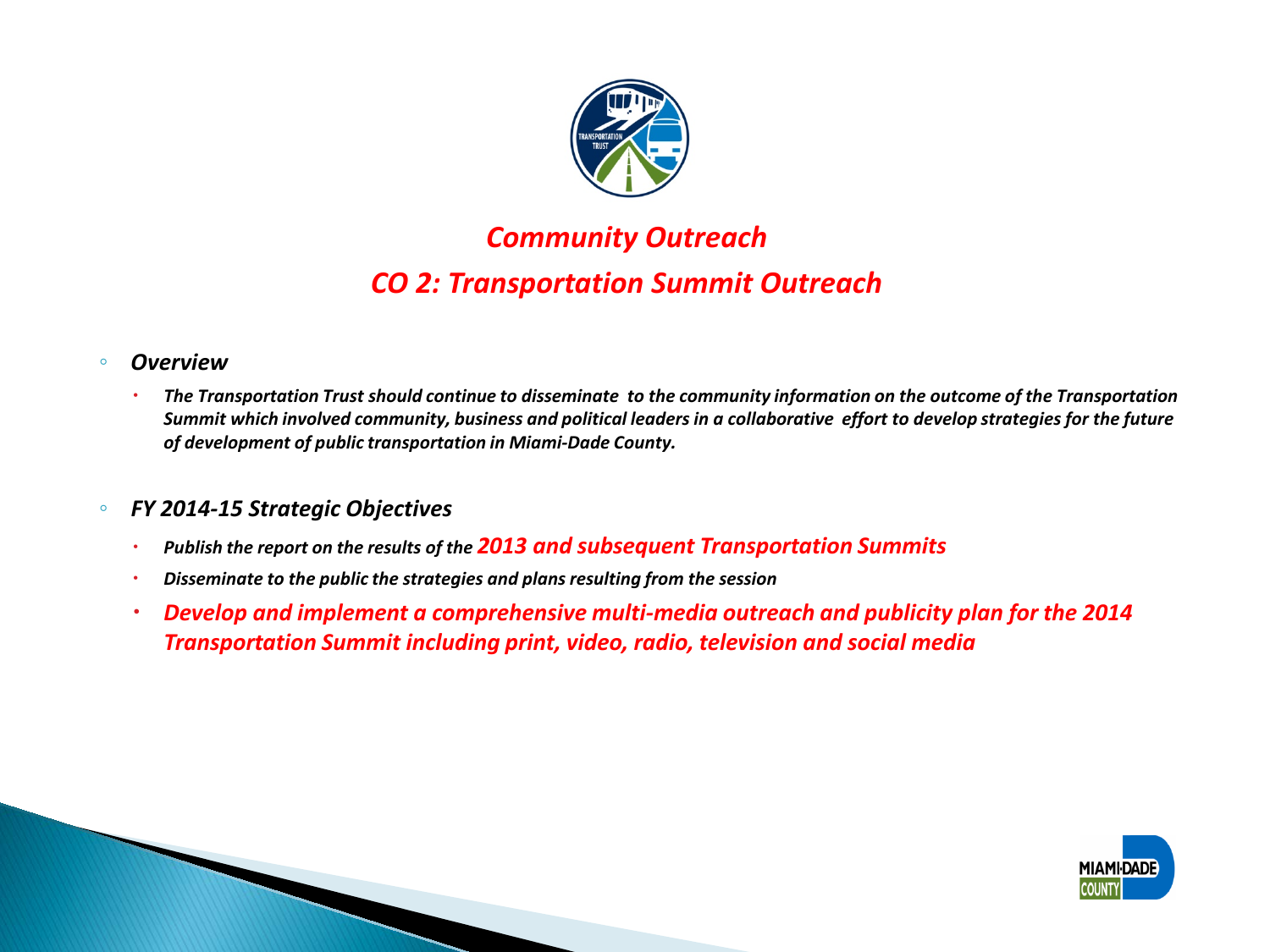

### *Community Outreach CO 3: Membership Recruitment*

#### *Overview*

 *The Transportation Trust should initiate a membership recruitment campaign that is both broad in its outreach to the general community and targeted in its outreach to community and business leaders.* 

### *Major Program Elements*

*Comprehensive multi-media recruitment campaign*

- *Use multi-media resources to publicize the opportunity for the public to apply for membership on the Trust.*
- *Focus outreach efforts to specific Commission Districts or nominating entities as indicated.*
- *Maintain a database of candidates and slates for the Nominating Committee.*

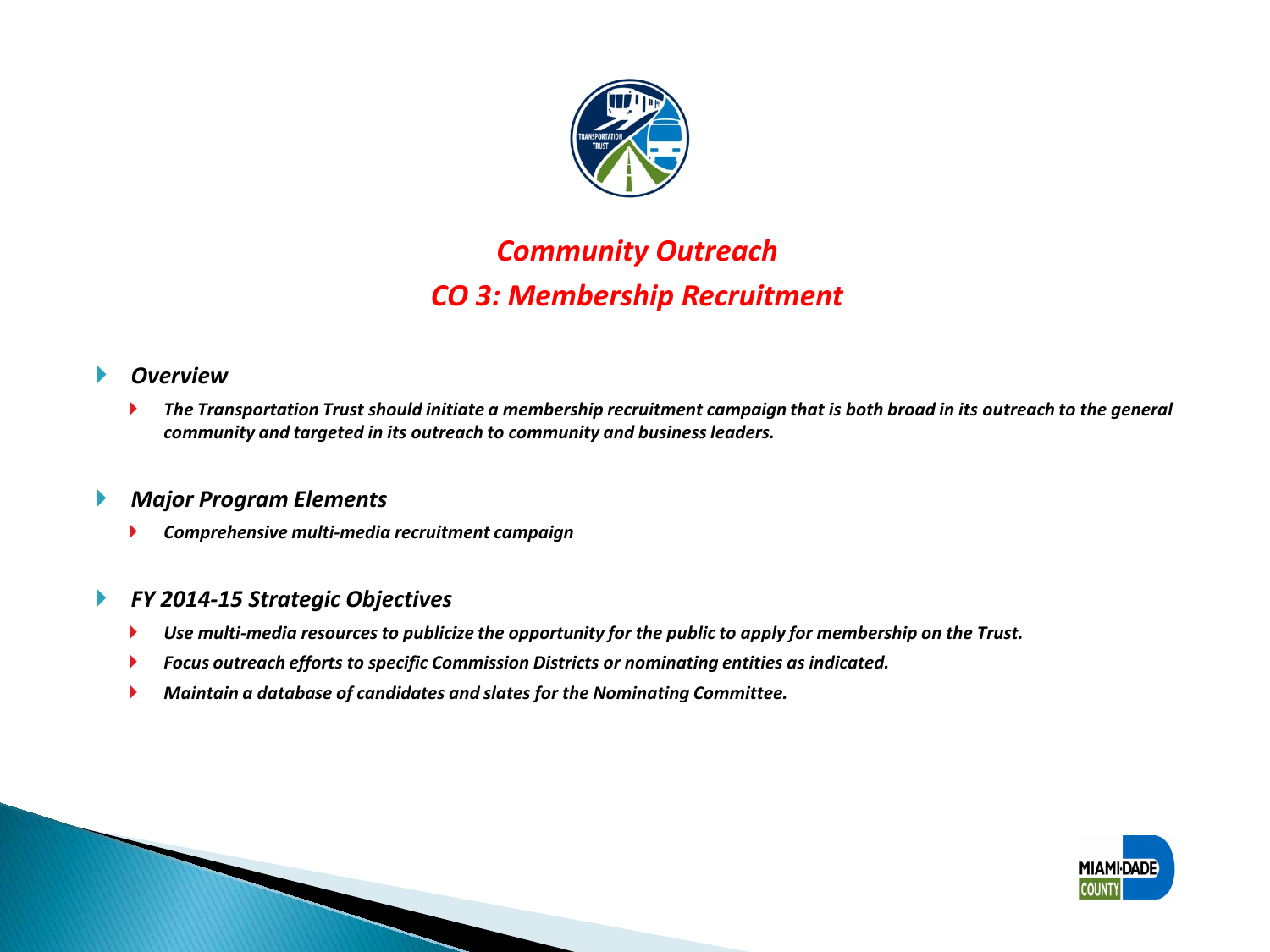

### *Community Outreach CO 4: Community Organization Coordination*

#### ◦ *Overview*

 *The Transportation Trust should enhance its efforts to coordinate with Miami-Dade County as well as with other important transportation and community groups such as the Citizens Transportation Advisory Committee of the MPO and the Transportation Executive Committee of the Greater Miami Chamber of Commerce.*

#### ◦ *Major Program Elements*

- *Coordination with stakeholder organizations*
- *Liaison and member of community and business organizations such as the Greater Miami Chamber of Commerce(GMCC), Beacon Council, Greater Miami Convention and Visitors Bureau, Downtown Development Authority, local Chambers of Commerce events, Conference of Minority Transportation Officials, American Public Transportation Association, Miami-Dade Expressway Authority, Florida Public Transportation Association, American Society for Public Administration, International City and County Managers Association, Miami-Dade League of Cities and others*
- *Coordinate participation with the Board of County Commission Transportation and Aviation Committee, Metropolitan Planning Organization and the Citizens' Transportation Advisory Committee*
- *FY 2014-15 Objectives*
	- *Identify stakeholder organizations with an interest in public transportation issues related to the goals and objectives of the PTP and the Trust*
	- *Identify outreach opportunities to educate the public on the Surtax and the oversight activities of the Trust.*
	- *Continue and enhance community organization outreach efforts.*